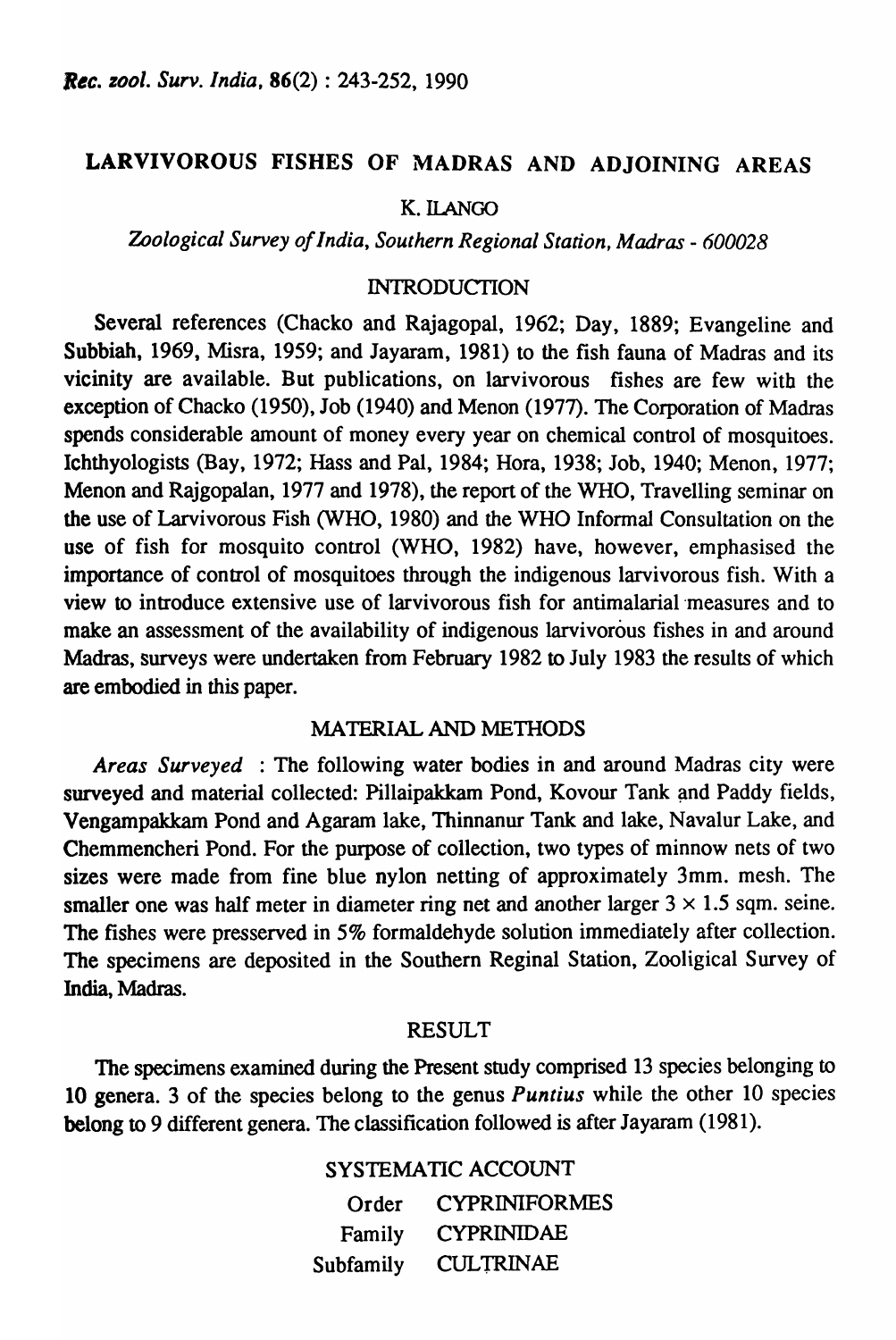| Genus     | <i>Chela</i> Hamilton                    |
|-----------|------------------------------------------|
|           | Chela laubuca (Hamilton)                 |
| Subfamily | <b>RASBORINAE</b>                        |
| Genus     | <i>Esomus</i> Swanson                    |
|           | <i>Esomus danricus</i> (Hamilton)        |
| Genus     | Danio Hamilton                           |
|           | Danio aequipinnatus Mc clelland          |
| Genus     | Rasbora Bleeker                          |
|           | <i>Rasbora daniconius</i> (Hamilton)     |
| Subfamily | <b>CYPRININAE</b>                        |
| Genus     | <b>Puntius Hamilton</b>                  |
|           | Puntius amphibius (Valenciennes)         |
|           | Puntius arenatus (Day)                   |
|           | Puntius filamentosus (Valenciennes)      |
| Order     | <b>ATHERINIFORMES</b>                    |
| Family    | CYPRINODONTIDAE                          |
| Genus     | Aplocheilus Mc Clelland                  |
|           | Aplocheilus blochii (Arnold)             |
|           | Aplocheilus lineatus (Valenciennes)      |
| Genus     | Oryzias Jerdon and Snyder                |
|           | Oryzias melanostigma (Mc Clelland)       |
| Family    | <b>POECILLIDAE</b>                       |
| Genus     | Gambusia Poey                            |
|           | <i>Gambusia affi nis</i> (Baird & Girad) |
| Genus     | Poecilia                                 |
|           | Peocilia reticulatus (Peters)            |
| Order     | <b>PERCIFORMES</b>                       |
| Family    | <b>CICHILIDAE</b>                        |
| Genus     | <i>Etroplus</i> Cuvier                   |
|           | <i>Etroplus maculatus</i> (Bloch)        |

The following account gives the valid names accompanied by outline sketches of the individual species, their distribution and particulars of material examined including the locality, date of collection, name of collector, number of examples and range of length in mm. in that order. Under remarks, the utility value of fishes for mosquito control is also discussed.

# Chela laubuca (Hamilton) (Fig. 1)

*1822. Cyprinus laubuca* Hamilton, *Fish Ganges,* pp. 260, 380 (type locality: Ponds of the northern parts of the Bengal).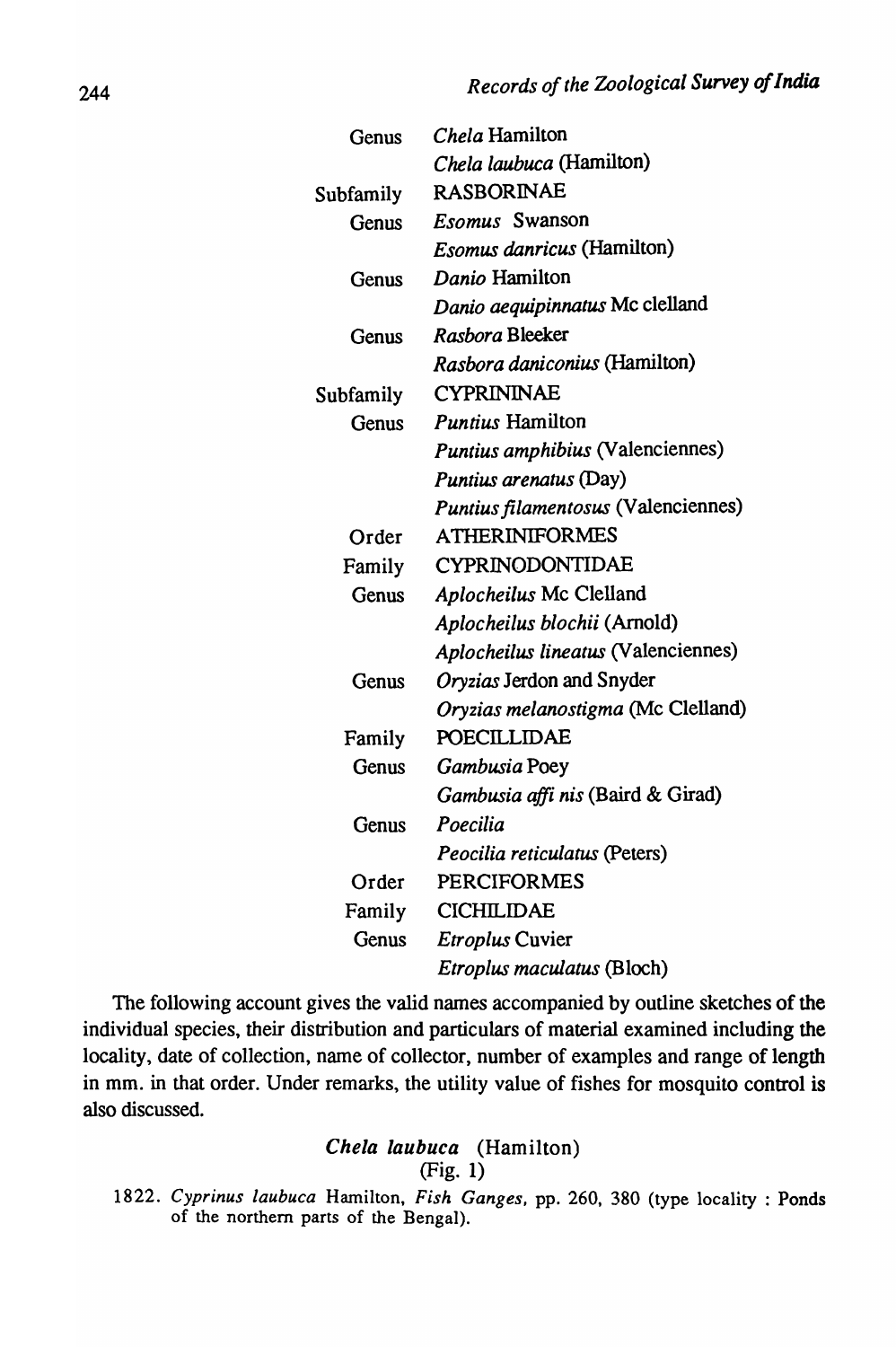*1889. Perlambus lubuca Day, Fauna Brit. India,* Fish., I, p. 360.

*Material* : Kovur Tank, dt. 26.5.1982, K.I., 11 exs., 65-84 mm.; Navalur Lake, dt. 14.7.1983, K.I., 7 exs., 64-82mm.

*Distribution:* India: Andhra Pradesh, Madras, Orissa, West Bengal, Madhya Pradesh, ,Assam, Pakistan, Nepal, Bangladesh, Burma, Sri Lanka.

*Remarks* : This fish has upturned mouth and feeds at the surface and should, therefore, be useful in larvicidal measures (Hora, 1938).

> *Esomus danricus'* (Hamilton) (Fig. 2)

*1822. Cyprinus danrica,* Ham. *Fish. Ganges,* pp. 325, 390, PI. xvi. 886 type locality : Ponds & ditches of Bengal).

*1889. Nuria danrica,* Day, *Fauna Brit. India,* Fish; 1 p. 334.

*Material* : Kovur Tank and Paddy fields, dt. 24.4.82, K.L, 5 exs., 41-68mm.; Navalur lake, dt. 14.7.82; K.I., 18 exs., 40-78mm.

*Distribution* : India: Tamilnadu, Kamataka.

*Remarks* : This species is of larvicidal value and also used as an aquarium pet. This fish is gregarious and spends much of its time at the water surface, it lives in the shallow water of Ponds, tanks, pools, paddy fields, ditches etc., where, it breeds freely (Jayaram, 1981).

## *Danio aequipinnatus* (Mc Clelland) (Fig. 3)

*1839. Perilampus aequipinnatus* Mc Clelland, *Asiat. Res.,* 19, P. 393, PI. 60, fig. 1 (type locality: Assam).

*1889. Danio aequippinnatus* Day, *Fauna Brit. India,* fish; 1, P. 356.

*Material* : Thinnanur Tank and irrigation canals, dt. 27.7.83, K.L, 7 examples.

*Distribution* : Throughout India, Pakistan, Nepal, Bangladesh, China, Sri Lanka, Bunna, Thailand, Sumartra, Yunnan Province.

*Remarks* : Several species of this genus *Danio* have been reported to have used as good larvicidal fishes (Hora, 1938 and WHO 1977).

#### *Rasbora daniconius* (Hamolton) (Fig. 4)

*1822. Cyprinus daniconius* Hamilton, *Fish Ganges,* pp. 327-391, PI. 15, fig. 89 (type locality : river of Southern Bengal).

*1889. Rasbora daniconius* Day, *Fauna Brit. India,* Fish, 1,

*Material* : Thinnaur Tank, dt. 28.7.82, K.I., 13 exs., 54-78mm.; Navalur Lake, dt. 14.7.82, K.I., 10 exs., 50-72mm; Agaram lake and Vengampakkam Pond, dt. 25.11.82, ({.I., 13 exs. 58-78mm.

**Distribution**: Throughout India, Pakistan, Nepal, Bangladesh, Srilanka, Thailand, Vietnam, South China and Malaysia.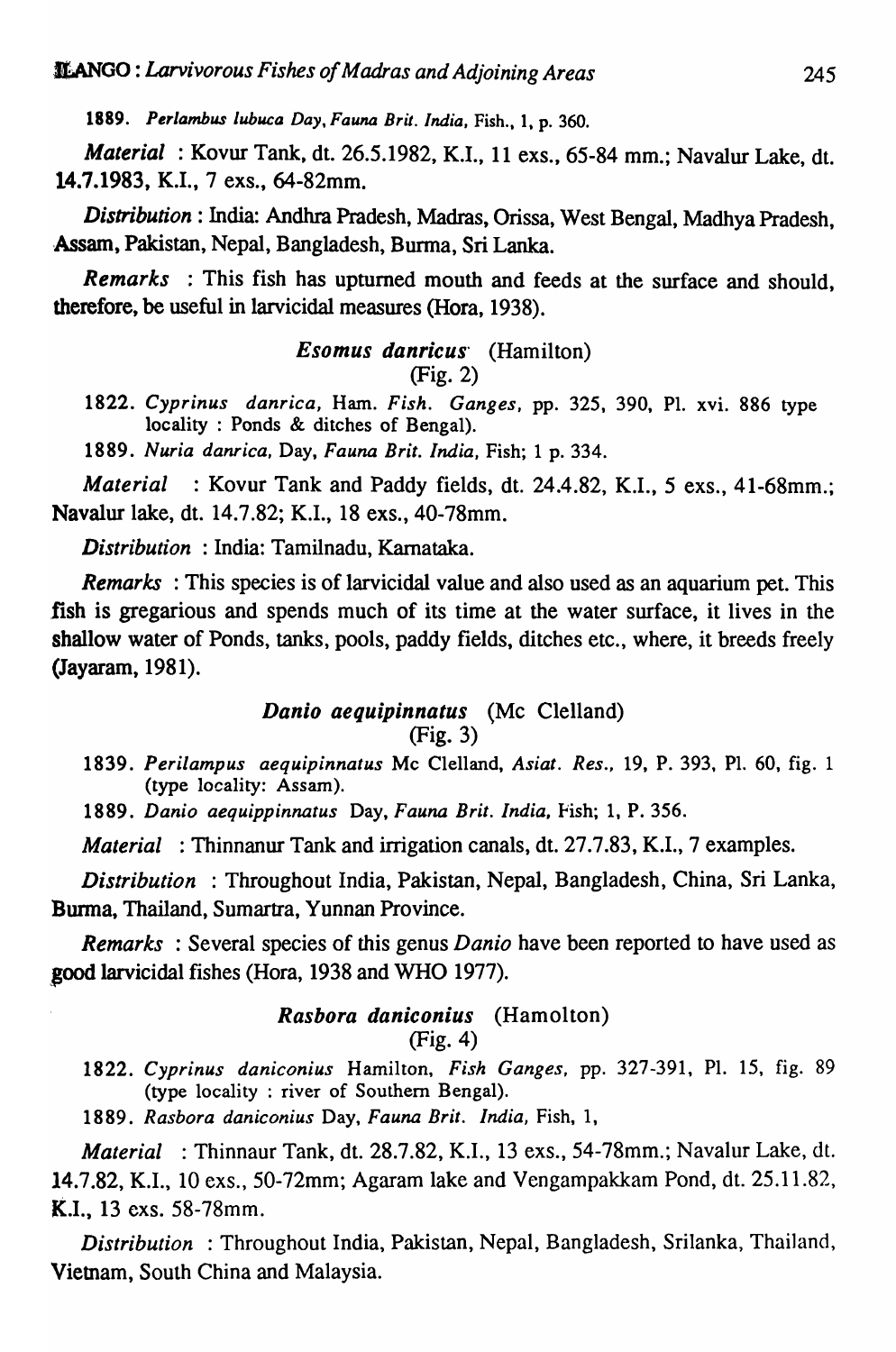*Remarks* : This species may be used for mosquito contol in place where it occurs in . great abundance. (Hora, 1938).

## *Puntius amphibius* (Valenciennes) (Fig. 5)

*1842. Capoeta amphibia* Valenciennes, *Hist. 'nat. Poiss.,* 16, p. 282, PI. 478 (type location: Bombay).

*1889. Barbus amphibius* Day, *Fauna Brit. India,* Fish. 1, p. 322.

*Material* : Chemmancherry Pond dt. 22.7.82, K.I., 23 exs., 50-88mm.

*Distribution* : India: Freshwaters of *V.P.,* Orissa, Madras, Central India, Deccan, Karnataka, M.P., Kerala, Bombay, and Sri Lanka.

#### *Puntius arenatus* (Day) (Fig. 6)

*1889. Barbus arenatus* Day, *Fauna Brit. India,* Fish. 1, p. 321.

*Material* : Pillaipakkam Pond, dt. 30.4.82, M.B .R., 5 exs: Kovur Tank, dt. 14.7.82, K.L, 1 ex., 48mm., Thinnanur Tank, dt. 28.7.82 & 15.2.82, K.I., 24 exs. 35- 82mm.

*Distribution* : India: Madras.

#### *Puntius /ilamentosus* (Valenciennes) (Fig. 7)

*1844. Leucius filamentosus* valenciennes, *Hist. nat. Poiss.* 17, p. 96, PI.492 (Type locality : Alypey).

*1889. Barbus filmentosus* Day, *Fauna Brit. India,* Fish; 1, p. 333.

*Material* : Kovur Tank, dt. 26.5.82, K.L, 1 ex., 47 mm.

*Distribution* : India: South India: Sri Lanka.

*Remarks* : *Puntius* spp. are very common in our country. There is hardly any body of fresh water where one cannot encounter some species or other of these "garden fishes" They are small, hardy forms of practically little value as food for human beings. They are able to stand transportation well and can breed freely in confined waters. Several workers have experimented with different species of this genus and have found them effective as larvicidal forms, (Hass, 1984; Rora, 1938).

# Aplocheilus blochii (Arnold) (Fig. 8)

- *1911. Haplocheilus panchax* Var. blochii Arnold, *Wschv. Terrar. -u,* Terrerienk, 8, p. 672.
- *1916. Panchax parvus* Raj, *Rec. Indian Musseum,* 12, p. 268. (rivers and tanks of Madras city).

*Material* : Kovur Pond and Paddy fields, dt. 27.7.83 K.L, 25, 32-40mm.

*Distribution* : India: Fresh and brackish water of Kutch, Ahemedabad, Madras; Pakistan and Sri Lanka.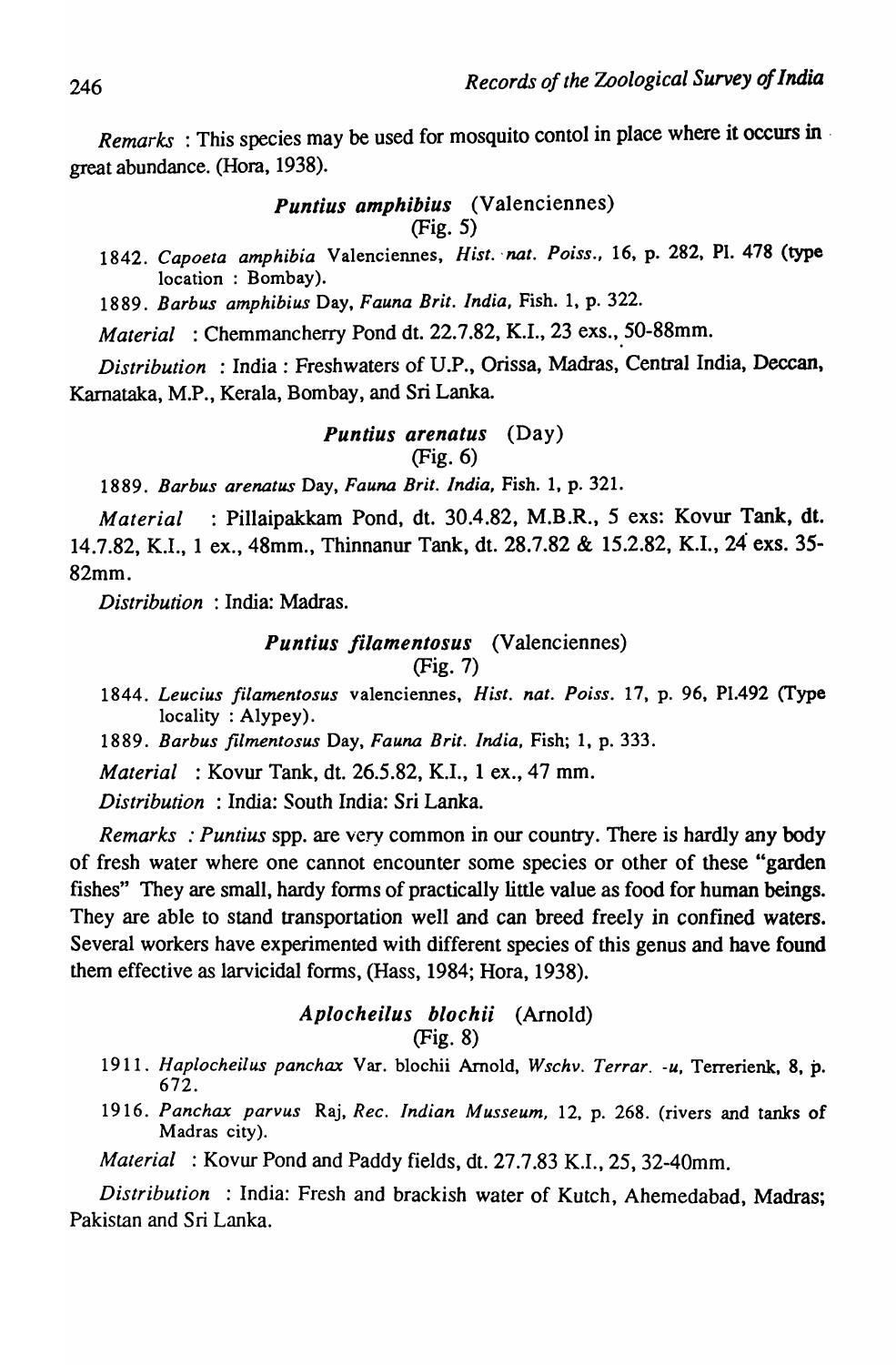## *Aplocheilus lineatus* (Valenciennes)

*1846. Panchax lineatus* Valenciennes, *Hist. nat. Poiss.* 18, p; 381 (type locality : Bombay).

*1889. Haplocheilus lineatus,* Day, *Fauna Brit. India,* Fish, 1 p.416.

*Material* : Pillaippakkam Pond, dt. 12.2.84, M.B.R. 3 adult exs. and 13 juvenile exs., 35-38 mm.

*Distribution* : India: Fresh and brackish waters along the coast of Bombay, Wynaad, Malabar, Travancore, Cochin, Coorg, Madras, Coromandel; Sri Lanka.

*Remarks* : *Aplocheilus* "the Indian top minnow", is the most suitable indigenous fish for destroying mosquito larvae. It is a perennial breeder and is hardy in nature, it can withstand transportation well, and live both in fresh and moderately brackish waters. Its life history by Job (1940) and its use for controlling the mosquitoes by Menon and Rajagopalan (1977 and 1978) have been studied in detail.

### *Oryzias melanostigma* (Mc Clelland) (Fig. 9)

*1839. Aplocheilus melanostigma* Mc Clelland, *Asiat, Res.;* 1 p. 301. 427, P1.42, fig.3 (type locality: Tanks in Calcutta).

*1889. Haplocheilus melanostigma,* Day, *Fauna Brit. India,* Fish. 1, P. 415.

*Material* : Kovur Pond, irrigation cannals and paddy fields, dt. 24.4.82, 14.5.82 and 26.5.83, K.I., 58 exs., 32-38mm; Thainnanur Tank and Paddy field irrigation canals, dt. 15.2.83, K.I., 21 exs. 33-38mm~

*Distribution* : India: West Bengal, Orissa, Tamil Nadu; Kerala; Bangladesh, Burma, Thailand.

*Remarks* : This species is a perennial and rice-field breeder found in great abundance in the Paddy fields and irrigation canals of Kovur and Thinnanur and its utility for mosquito control was highly commended by Job (1940). The Prime vector of the Japanese encephalitis virus, the mosquito *Culex tritaeniorhynchus,* breeds in Paddy fields. From this, it would follow that the disease might occur in places wherever rice is cultivated. In fact, it has been found both in endemic and epidemic form in the ricegrowing areas of Tamil Nadu, Andhra Pradesh, West Bengal, Assam and Uttar Pradesh, and as expected, the distribution of cases has been predominately rural (Banerjee, 1979). It is important to mention here that the introduction of *Oryzias melanostigma* in such areas for anti-larval measures in the rice fields would be a boon for rural community to control the vector.

# *Gambusia a/finis patruelis* (Baird and Girard) (Figs. 10 & 11)

*1853. Heterandria patruelis* Baird and Girard, *Proc. Acad. nat. Sci. Philad.,* 6. p. 390 (type locality: Rio Sabinal, Texas).

*Material* : Occurring in all the habitats during this survey.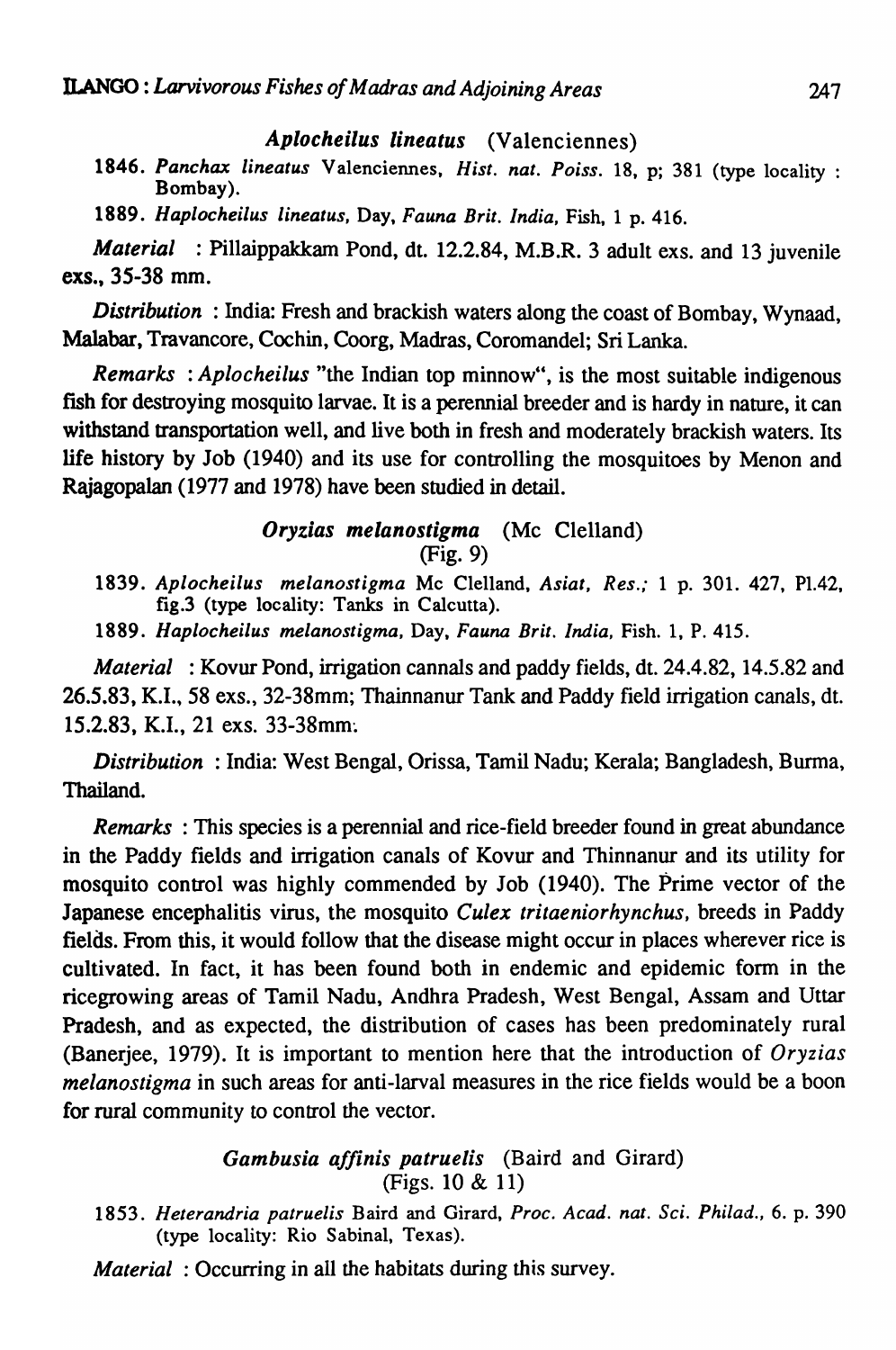

Fig. 1. *Chela laubuca* (Hamilton); Fig. 2. *Esomus danricus* (Hamilton); Fig. 3. *Danio aequipinnatus* Mc Clelland; Fig. 4. *Rasbora daniconius* (Hamilton); Fig. 5. *Puntius amphibius* (Valenciennes); Fig. 6. *Puntius Jilamentosus* (Valenciennes); Fig. 7. *Puntius arenatus* (Day)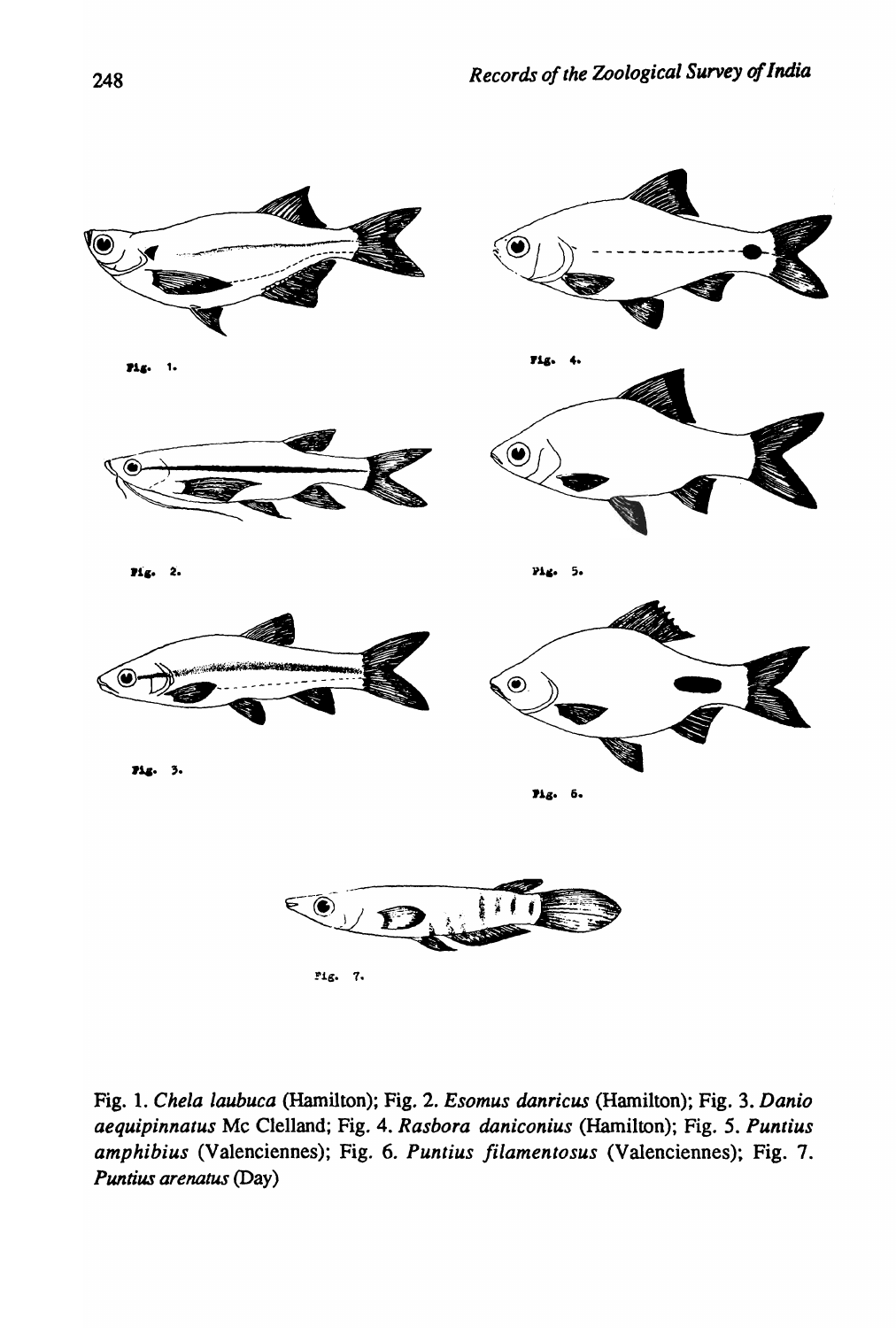

Pig. 8.



Pig. - 9.





11.



71g. 12.



**Ms.** 10.

**Tig.** 15.



71g 14

Fig. 8. *Aplocheilus blochii* (Arnold); Fig. 9. *Oryzias melanostigma* (Me Clelland); Fig. *10. Gambusia affinis* (Baird & Giard): Male; Fig. 11. *Gambusia ajJinis* (Baird & Giard): Female; Fig. 12. *Poecillia reticulatus* (Peters) Male. Fig. 13. *Poecillia reticulatus*  (peters) Female; Fig. 14. *Etroplus maculatus* (Bloch)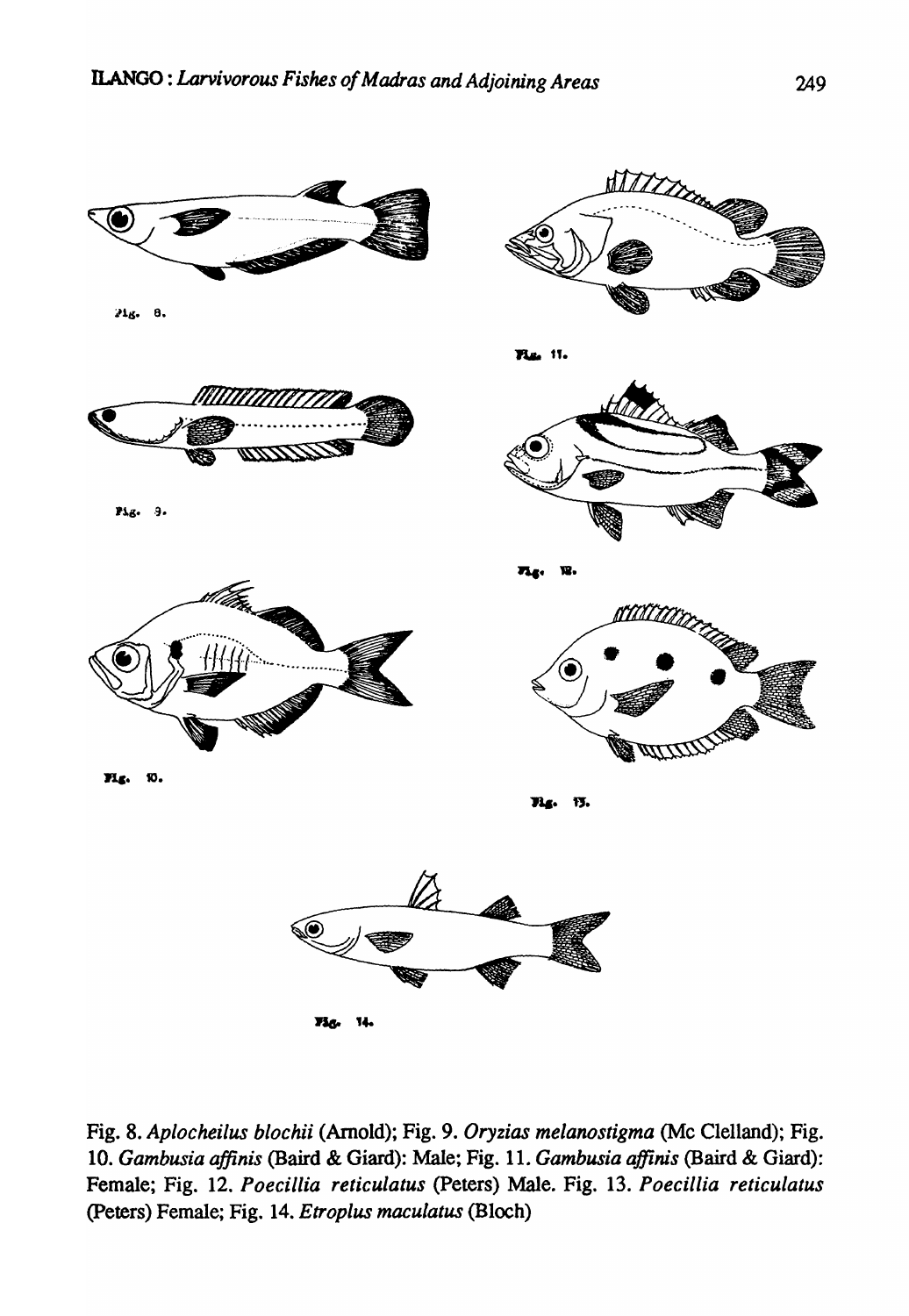*Distribution* : Native to the Southern United states northward to Illinois an introduced in many parts of the world include India, Pakistan, Burma, Sri Lanka, Philippines Hawaii, Formosa and Italy.

*Remarks* : Gambusia has been and continues to be widely used for. mosquito control. But considering its impact on the other aquatic animal life, its use for larval control has been controversial.

# *Poecilia reticulatus* (Peters)

# (Figs. 12 & 13)

*1859. Poecilia reticulatus* Peters, *Monatsher. AK. Wiss.* Bed. p. 412 (type : Caraccas, Brazil).

*Material* : Except in Navalur Pond this has also been found in all habitats during this survey.

*Distribution* : Originally from tropical America. Introduced into India, particularly well established in South India.

*• Remarks* : *Poe cilia* has been used for the control of *Anopheles tessellatus* whih breeds exclusively in wells and *A. sulepictus and Culex quinquefaciatus* (vector for filariasis) which breed in brackish water. (Haas and Pal 1984).

# *EtropJus maculatus* (Bloch)

$$
(Fig. 14)
$$

*1785. Chaetodon maculatus,* Bloch. *Syst. Ichth.* p. 427 fig. 2. (type locality: not given).

*1889.* E~roplus *maculatus* Day. *Fauna Brit. India* Fish 2. p. 529.

*Material* : Pillaipakkam Pond, dt. 12.2.82, M.B.R., 2 exs., 35-65mm; Chemmancherry Pond, dt. 22.7.82 K.I. 15 exs. 32-60mm.

*Distribution* : India particularly in South India and Sri Lanka.

*Remarks* : A natural inhabitant of Brackish or sea Water, and it is easily acclimatised to the fresh water bodies like lakes and ponds. It thrives where luxuariant growth of acquatic vegetation is available. Since this fish is deep bodied and armed with spines it does not easily fall a prey to murrels. As such it can be cultivated safely along with murrels. Hora (1938) reported that young ones are active predator on mosquitolarvae.

#### DISCUSSION

Madras city continues to be favourite haunt of the malarial mosquito *Anopheles stephensi.* It was reported that it accounted for 60 per cent of the 67,912 malaria cases recorded in the State in 1983. In the last four years, the city did not give up its prime place even once. In 1980, 36, 196 cases were·recorded in the city, while the entire State reported only 73,381 cases. The figures for 1981 was 44951 (71,517), for 1982 it was 44,981 (66,133) and for 1983 it was 44,817 (47, 912).

Recent studies have shown that the mosquitoes are devloping resistance not only to DDT, BHC and Malathion but also to the latest generation of synthetic Pyrethroid chemicals. The Indian Council of Medical Research (ICMR) has developed integrated environmental control methods to combat insecticide resistant malria carrying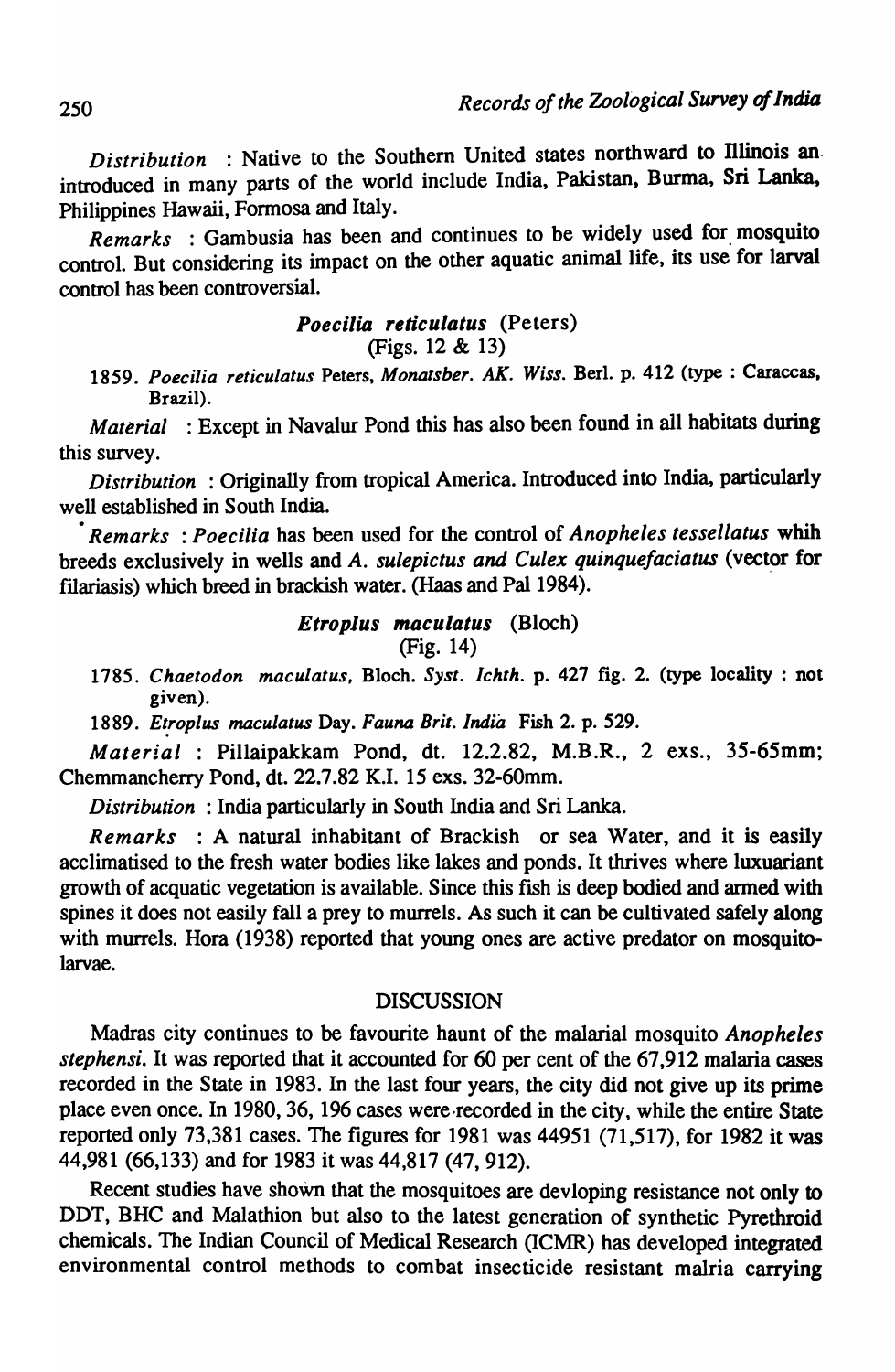mosquitoes and it used naturalistic methods and encouraged community participation to combat the menace. As it reported, after the application of larvivorous fishes in the Union territory of Pondicherry and Khera district of Gujarat, mosquito breeding in the ponds has been considerably reduced, and in many ponds, completely eliminated.

PoeciHids such as *Gambusia* and *Peocilia* have got higher reproductive rate better protection from natural enemies which damage or eliminate indigenous species. The harmful effects of introduced exotic fish can include: reduction or elimination of local fish, reduction or elimination of plants which play a vital role in food chains of fish or necessary for the breeing of local fish or production of alterations favouring growth of other vectors of human diseases - e.g., it is conceivable that through the effects on other fish, *Gambusia* may favour filharziasis vectors. Therefore new introductions of exotic fishes should be considered with the almost care. (Haas and Pal 1984).

The Indian top minnows such as *Aplochilus blochii, A. lineatus, A. panchax, and Oryzias melanostigma* were long back in use, although G. *affinis and P. reticulatus* had been introduced into India about 1928 for controlling *Anopheles stephensi* and other amospheline mosquitoes. Menon and Rajagopalan (1977) carried out laboratory-and field trials in Pondicherry with *A. blochii and O. melanostigma*. They were more effective against the well inhabiting mosquitoes *A. stephensi* and *A. subpictus* than was *Gambusia.* In particualar the species *O. meianostigma* has got a high growth rate, high reproductive capacity and shorter incubation period (Personal observations). The above factors would substantially provide better understanding for choosing them as good larvivorous fishes than the exotic ones.

In view of the above facts, Madras and its vicinity could also be brought under large scale mosquito control with the use of indigenous larvivorous fishes and community participation. A scheme, which may be called "Social Forestry" scheme, so that people can select and exploit the locally available larvorous fishes to control the mosquito. For example in areas like Kovur Pond, Paddy fields and Thinnanur pond and neighbouring irrigation canals, *Oryzias melanostigma,* and *Aplocheilus blochii* were noticed in abundance and these could be extensively used for anti-malarial measures.

### SUMMARY

The distribution of larvivorous fishes with reference to mosquito control collected from Madras and its vicinity during 1982 and 1983 is reported. The availability of the species *Oryzias melangostigma* (Mc Clelland) in abundance and its significance for controlling the vector, C. *tritaeniorhynchus* of the Japanese encephalitis virus are discussed and the suggestion of "Social Fisheries" is also.

## ACKNOWLEDGEMENT

The author is thankful to the Officer-in-Charge, Southern Regional Station, Zooligical Survey of India, Madras and the Director, Zoological Survey of India, Calcutta for providing facilities. Suggestion of this work by late Prof. M. Anantaraman, Professor Emeritus and confirmation of certain fishes and critically going through this paper by Dr. A.G.K. Menon, Emeritus Scientist of Zooligical Survey of India, Madras are gratefully acknowledged.